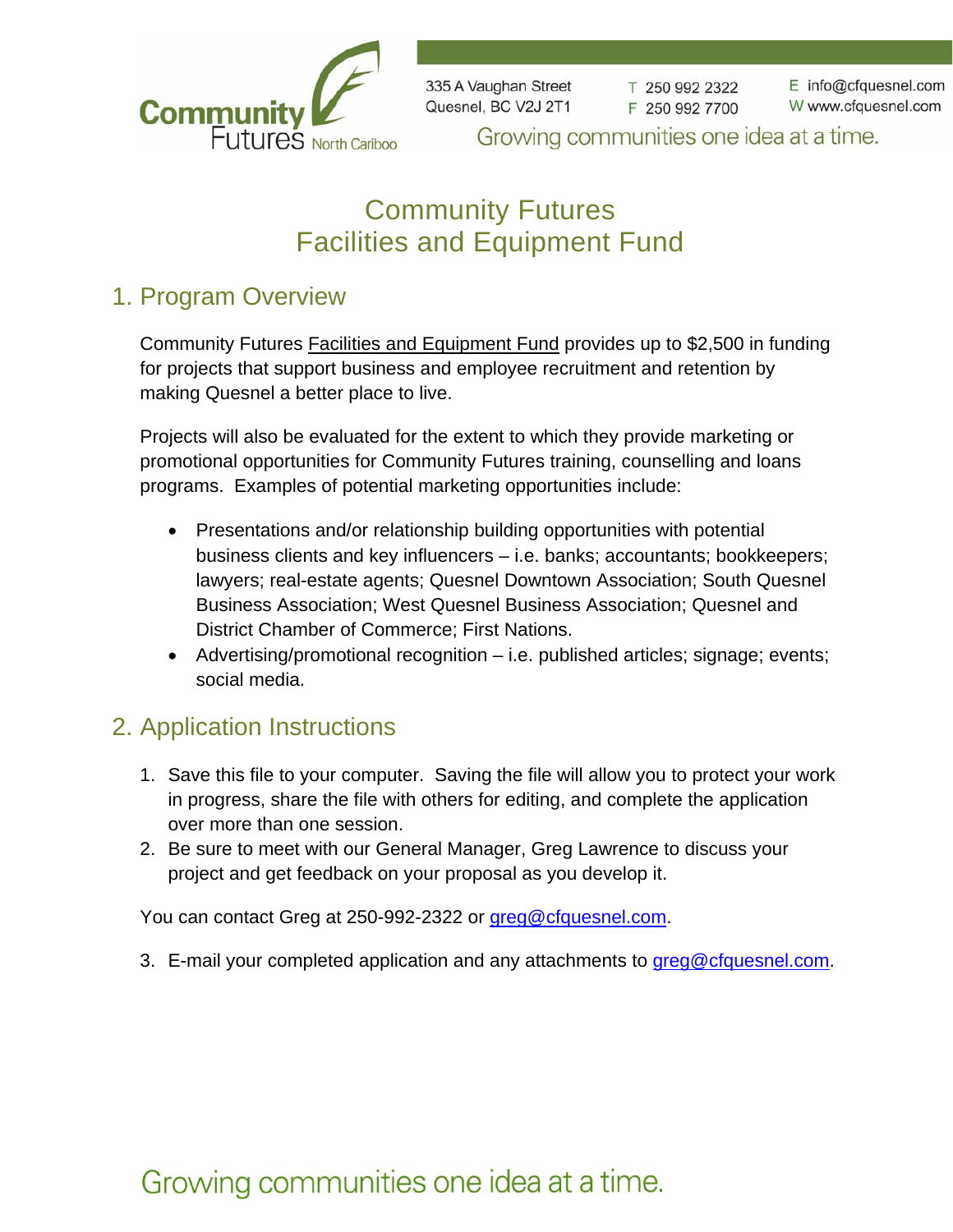#### 3. Project Overview

Project Name: **Example 2018** 

Provide a short (one or two sentences) description of your project:

#### 4. Project Contact

Name and title: **We are all that the set of the set of the set of the set of the set of the set of the set of the set of the set of the set of the set of the set of the set of the set of the set of the set of the set of th** 

Telephone: \_\_\_\_\_\_\_\_\_\_\_\_\_ E-mail: \_\_\_\_\_\_\_\_\_\_\_\_\_\_\_\_\_\_\_\_\_\_\_\_\_\_\_\_

## 5. Organizational Information

Organization name: \_\_\_\_\_\_\_\_\_\_\_\_\_\_\_\_\_\_\_\_\_\_\_\_\_\_\_\_\_\_\_\_\_\_\_\_\_\_\_\_

Society, Band or Charity Number: \_\_\_\_\_\_\_\_\_\_\_\_\_\_\_\_\_\_\_\_\_\_\_

Provide the names and titles of your organization's legal signing authorities:

Name and title: \_\_\_\_\_\_\_\_\_\_\_\_\_\_\_\_\_\_\_\_\_\_\_\_\_\_\_\_\_\_\_\_\_\_\_\_\_\_\_\_

Name and title: \_\_\_\_\_\_\_\_\_\_\_\_\_\_\_\_\_\_\_\_\_\_\_\_\_\_\_\_\_\_\_\_\_\_\_\_\_\_\_\_

Describe the general purpose and activities of your organization: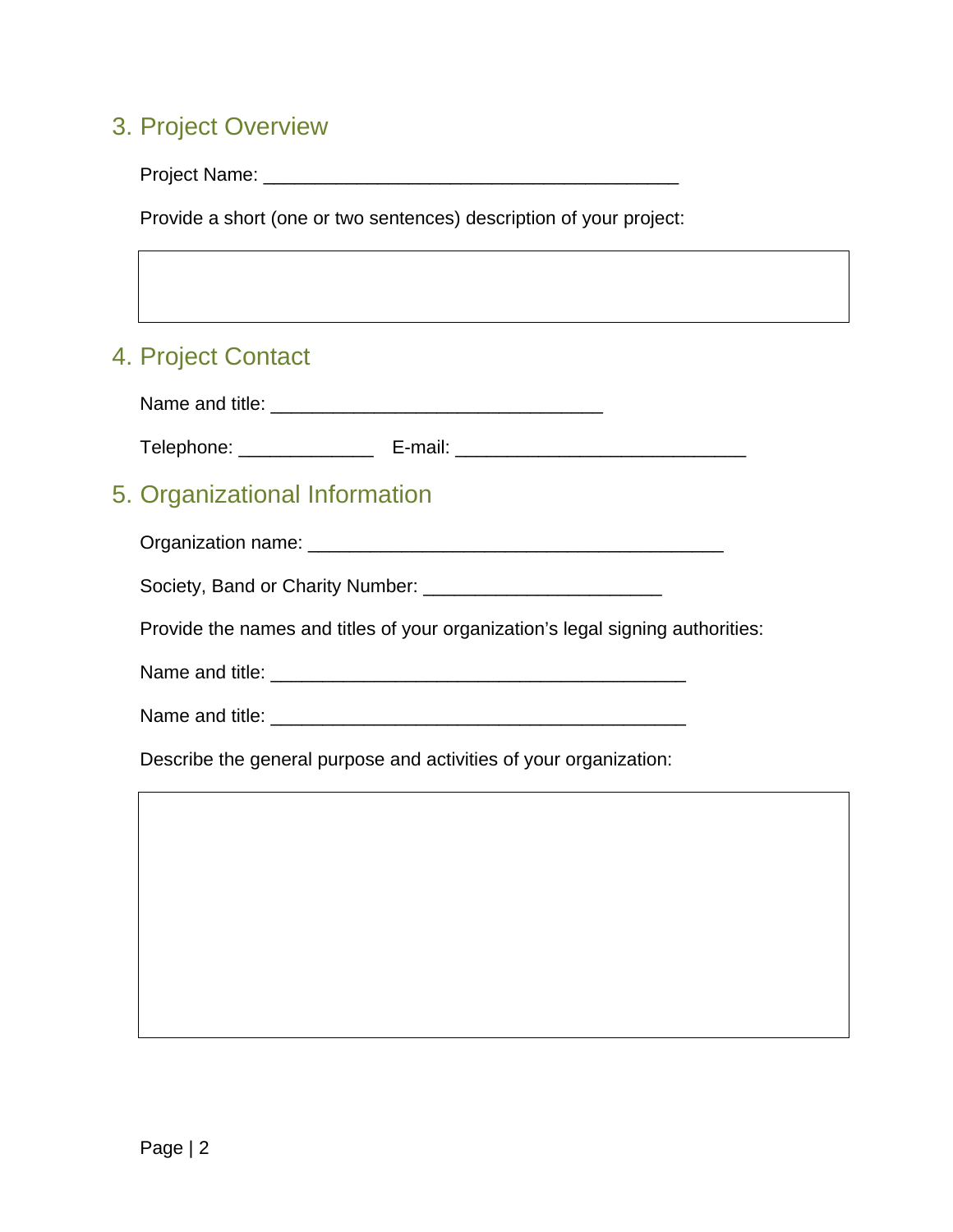### 6. Project Description

Provide a description of the project.

# 7. Participants/Beneficiaries

Who are the individuals or groups that will benefit from the project?

How many of these individuals are there? \_\_\_\_\_

#### 8. Community Futures Recognition

How will Community Futures be recognized for its support?